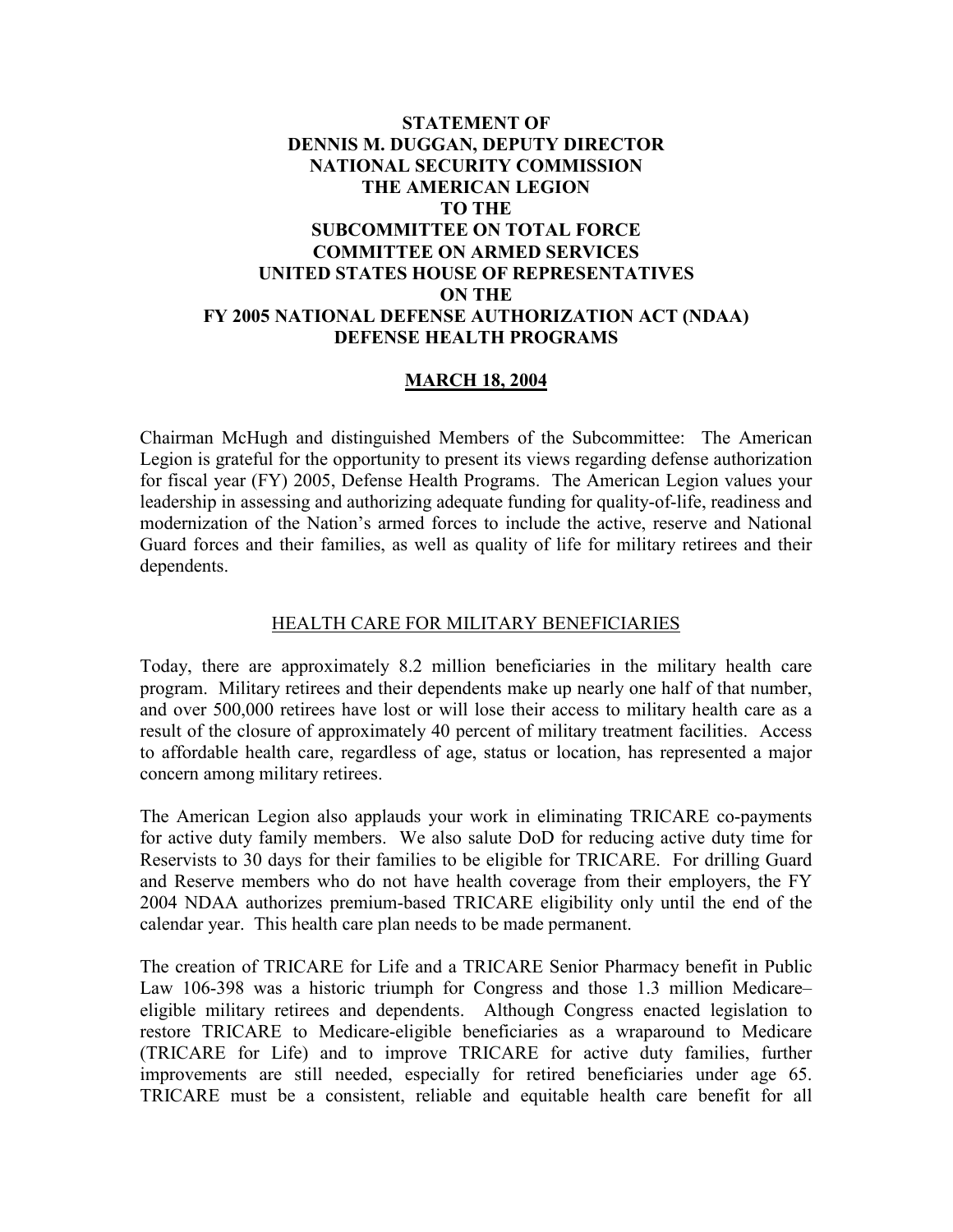uniformed serviced beneficiaries, regardless of age or geography. Low reimbursement rates are causing providers to refuse any TRICARE patients or reduce the number of TRICARE patients they will treat, limiting beneficiary access and choice. Solution: Increase statutory (Medicare) payment rates; require use of existing authority to raise TRICARE rates where necessary to ensure sufficient numbers of participating providers. Streamlining payments to providers through Web-based claims payments.

- TRICARE may be cumbersome to use and cause administrative hassles for providers and beneficiaries attempting to obtain authorization, expedite claim repayment, or move between regions. Solution: Improve TRICARE Prime enrollment procedures, portability, and beneficiary education. Decrease administrative burdens, eliminate non-availability statement requirements, streamline claims processing requirements with greater reliance on electronic claims technology, and eliminate unnecessary reporting requirements. Require TRICARE contractors to assist beneficiaries in finding TRICARE Standard providers. Eliminating the 115 percent billing limit when TRICARE Standard is second payer to other health insurance;
- The American Legion is opposed to the integration of VA and DoD facilities and health care systems, however, we do support increased sharing arrangements;
- Institute "benefits plus benefits" reimbursement methodology. TFL pays beneficiary expenses not covered by Medicare ("benefits plus benefits"). For TRICARE Standard beneficiaries with other health insurance (OHI), TRICARE seldom pays expenses not covered by other insurance ("benefits less benefits"). Solution: Restore TRICARE reimbursement policy to pay up to what TRICARE would have paid had there been no OHI coverage (as was the policy before 1993).
- The American Legion will work with DoD and the Congress to develop and maintain a comprehensive uniform pharmacy benefit for all beneficiaries.

Mr. Chairman, since the commencement of the first class of graduates of the Uniformed Services University of Health Sciences (USUHS) in 1980, over 3,200 physicians continue to pursue careers as physicians in the Army, Navy, Air Force and the U.S. Public Health Service each year. The USUHS education process emphasizes primary care medicine and also provides special training in military medicine and combat stress courses not found in civilian medical school curricula. USUHS graduates have also proven themselves willing to accept operational overseas assignments often viewed as less than desirable by civilian medical school graduates.

Previous NDAA's have prohibited the closure of USUHS. The NDAA also provided a five-year prohibition on reducing the staffing levels of USUHS below the levels established as of October 1, 1993. The American Legion urges the Congress to resist any efforts to circumvent the law to downscale or close the USUHS. The American Legion is convinced that the USUHS is an economical source of career medical leaders who serve this nation during peace and war and provide military health care consistency and stability. The American Legion urges the Congress to retain and fully fund USUHS as a